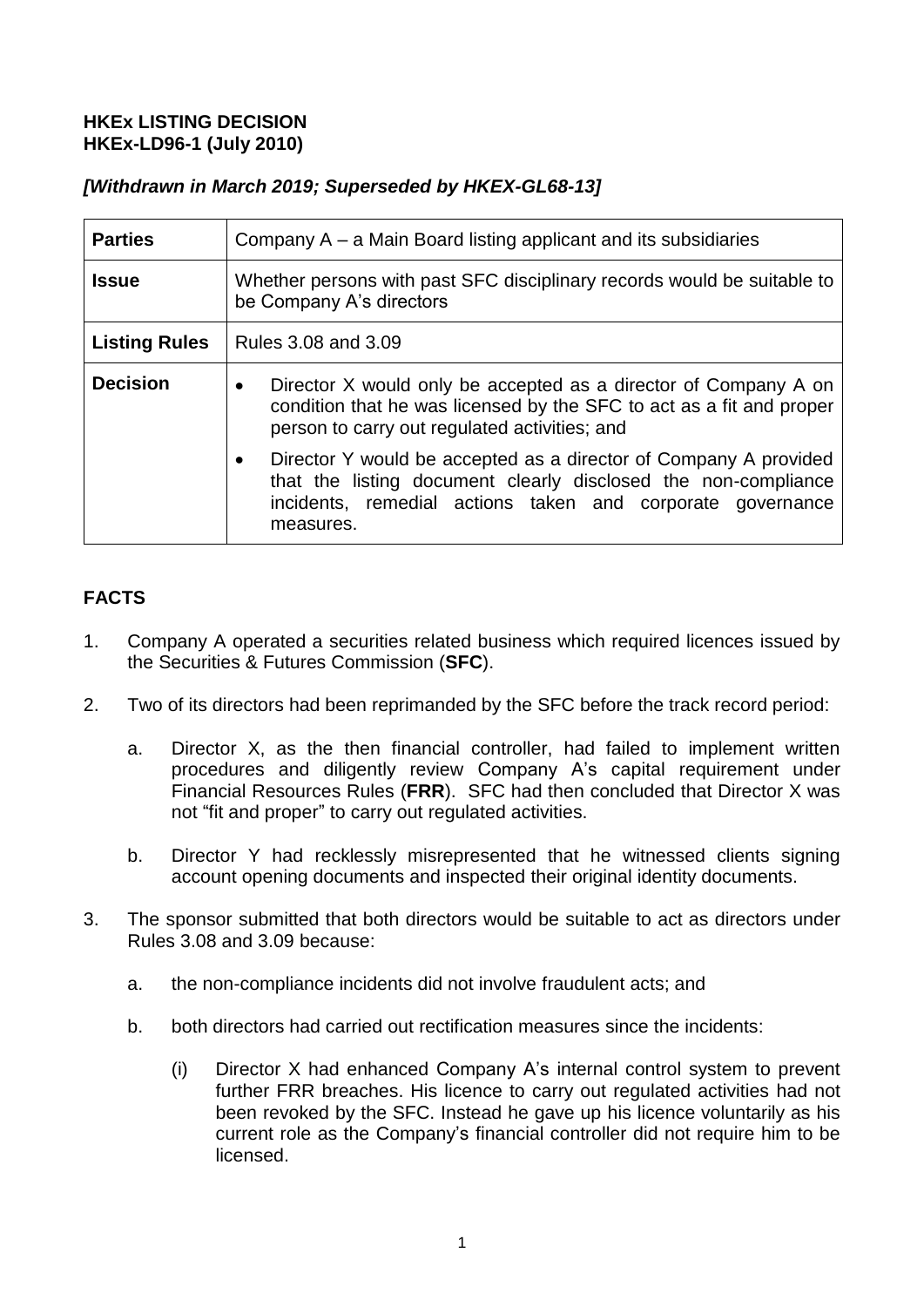(ii) Director Y had enhanced the procedures for witnessing client signatures and since then there had been no further breach. Director Y was considered a "fit and proper" person to carry out regulated activities and acted as Company A's responsible officer.

## **APPLICABLE LISTING RULES**

- 4. Rule 3.08 states that the Exchange expects the directors to fulfill fiduciary duties and to have duties of skill, care and diligence to a standard at least commensurate with the standard under Hong Kong law.
- 5. Rule 3.09 provides that every director of a listed issuer must satisfy the Exchange that he has the character, experience and integrity and is able to demonstrate a standard of competence commensurate with his position as a director of a listed issuer.

#### **ANALYSIS**

- 6. The SFO does not require every director of a licensed corporation to be a licensed person $^{\rm 1}.$
- 7. However, the Exchange may adopt a different eligibility standard for directors of an issuer engaging in a SFC-regulated business.
- 8. Given the past non-compliance record of Director X and his current role in Company A, it would be important that if Director X applied for a SFC licence he would be granted one.
- 9. The Exchange does not consider that having a past non-compliance record necessarily means that a person could not be accepted as the issuer's director. Suitability of that person to act as director of a listed issuer will be assessed by considering a number of factors:
	- whether the non-compliance incidents raise serious concern on an individual's integrity;
	- whether the issuer can demonstrate and the sponsor can confirm that the proposed director has carried out rectification measures to avoid recurrence;
	- whether the issuer's internal control is sufficient to ensure due compliance with all laws and regulations going forward and is not susceptible to undue influence of any one director; and
	- whether adequate disclosure has been made to enable investors to appreciate that person's character.

 $\overline{a}$ 1 SFO requires a licensed corporation to appoint at least 2 responsible officers for each type of regulated activities. One of them must be an "executive officer" under the SFO meaning who must be responsible for directly supervising the business of regulated activities of the licensed corporation.